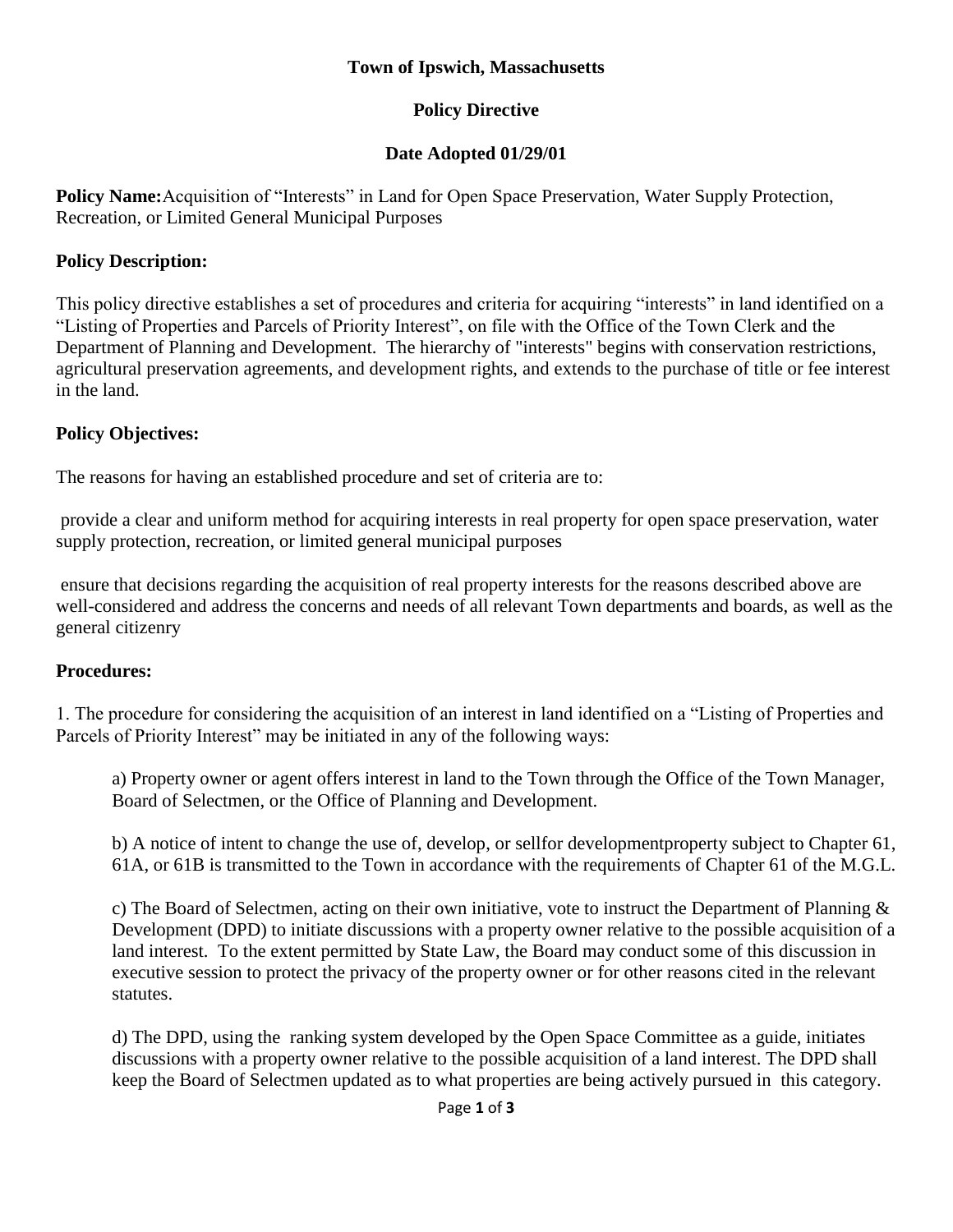2. For properties identified under 1a) or 1b) the Board of Selectmen shall, within fourteen days of receiving an offer or notice of intent, refer the offer or notice to DPD for review and recommendation.

3. The DPD shall transmit its comments and recommendations to the Board of Selectmen within forty-five (45) days of the Selectmen's request, or within a shorter period of time if specifically requested by the Selectmen.

4. In deciding whether or not to acquire interest in a specific parcel of land, the Board of Selectmen shall consider the recommendation of the DPD as well as the following:

a) Environmental Due Diligence for Hazardous Materials. Has an environmental site assessment been conducted for the property? If not, does the Board of Selectmen believe that such a study is warranted?

b) Title Investigation. Has the property owner provided the Town with title documents to ensure that they are the legal owner(s), and have any liens, mortgages, or other encumbrances been uncovered that may affect the transaction? Is it necessary for the town to obtain an independent title commitment?

c) Property Evaluation. The Board of Selectmen reviews the evaluation form (including any summary comments) prepared by the Open Space Committee for the specific property.

d) Risk/Benefit Assessment. If site assessments identify existing or potential environmental problems, the Board of Selectmen make a determination whether or not the benefits of obtaining the property outweigh the risks.

e) Lowest Cost Option. Does the recommended manner of protection/acquisition achieve the objectives of the policy in the most cost effective manner possible?

f) Consequences of No Action. Has the Board of Selectmen considered the consequences of the Town taking no action regarding the protection of this particular property?

5. Prior to acquiring an interest in land identified on a "Listing of Properties and Parcels of Priority Interest", the Board of Selectmen may hold a public hearing. The Board of Selectmen shall consult the DPD regarding whether a public hearing will adversely affect negotiations with a property owner. Notice for the hearing shall be pursuant to Board of Selectmen regulations, M.G.L. Chapter 30B and any other applicable requirements and shall also include a written notice of meeting to the requestor, abutting property owners and any other individuals/organizations with interest in said property, as determined by the Board of Selectmen.

# **Criteria:**

In making recommendations to the Board of Selectmen regarding the acquisition of land interests, the DPD shall:

1. Solicit comments from various groups and organizations, which may include the following;

- Open Space Committee
- Planning Board
- Conservation Commission